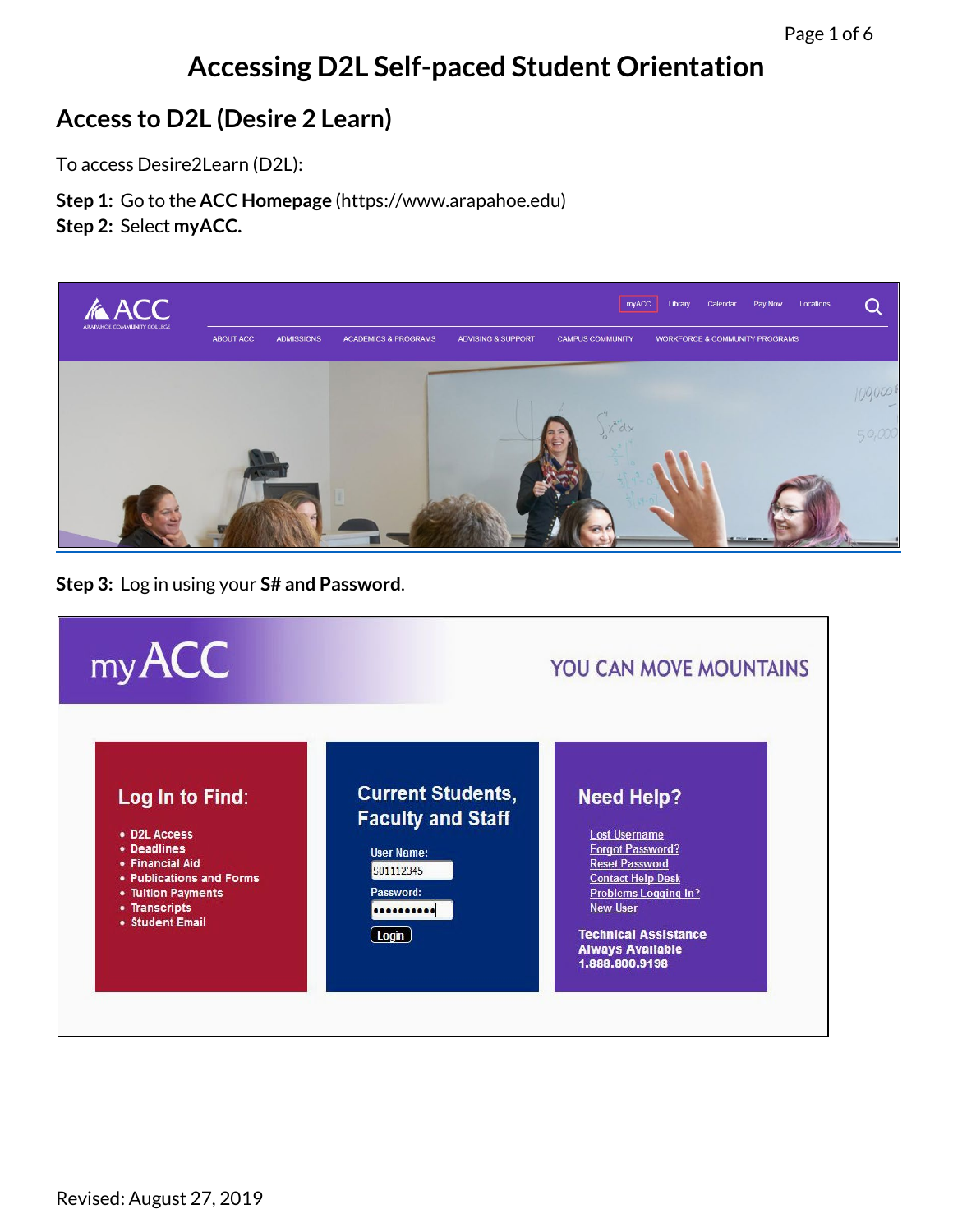**Step 4**: Once you are in the portal, you are automatically in the **Dashboard.** From the **Student Tools**  section, select **Course Access.**



**Step 5:** A pop-up menu appears for Online Courses. Select the first link to access your **ACC Desire2Learn classes.**

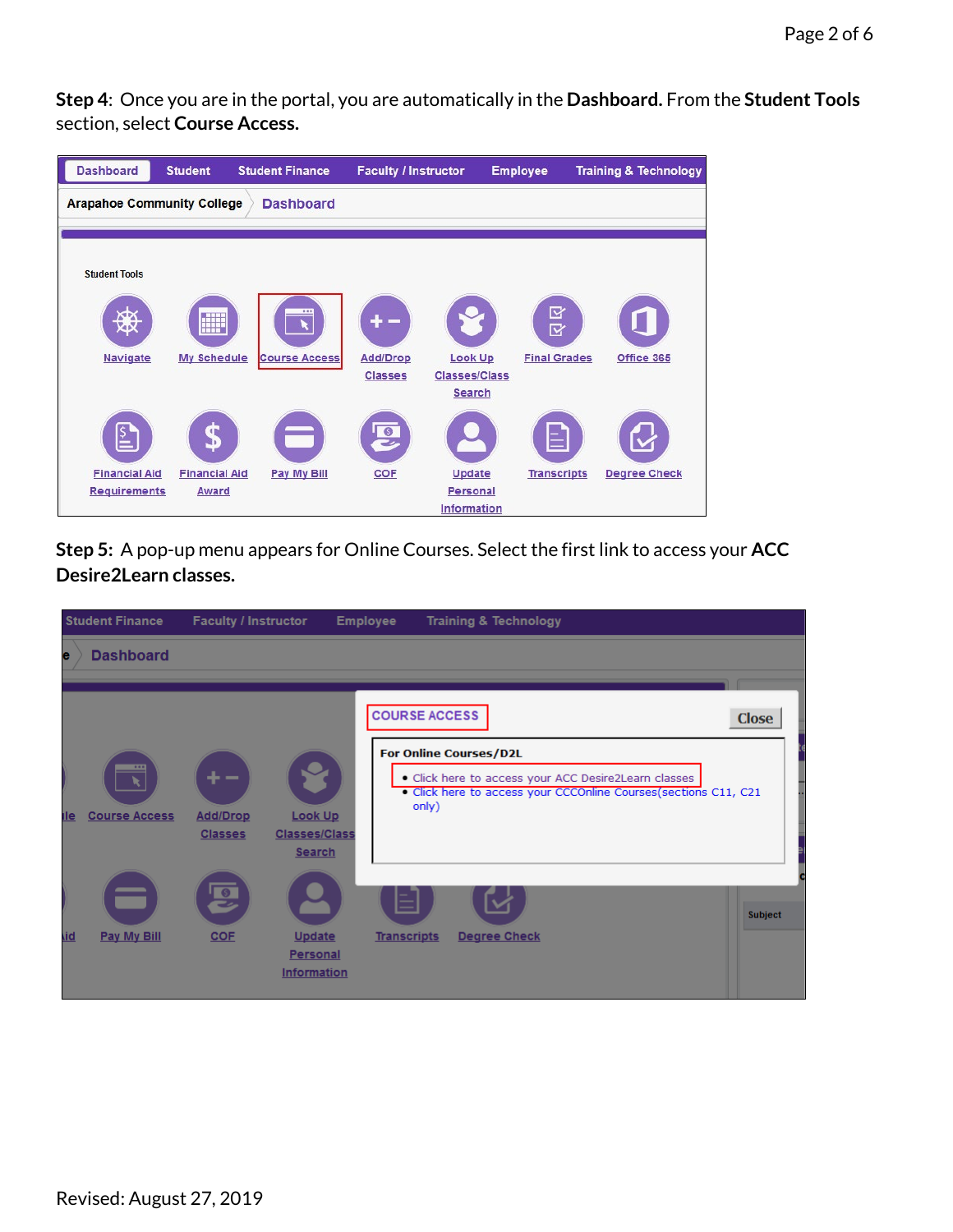## **My Home**

This will log you into the Desire2Learn (D2L) Global page, also called the My Home page. Some additional information:

- **Announcements** shows institution wide announcements.
- The **My Courses** widget shows a list of the courses that you are enrolled in.
- The **Helpful Links** widget provides additional links to helpful resources.

## **Self Registration**

**Step 1:** From the D2L homepage, select the **Self Registration** link to register in the **D2L Self-Paced Student Orientation** course.



**Step 2:** This will display all **Self Registering Course Offerings**. Select the **D2L Self-Paced Student Orientation** link. Your current semester will display.

| System Check | Self Registration   Help Desk ePortfolio |                                                                                 |                                                                        |  |  |  |  |
|--------------|------------------------------------------|---------------------------------------------------------------------------------|------------------------------------------------------------------------|--|--|--|--|
|              | <b>Self Registering Course Offerings</b> |                                                                                 |                                                                        |  |  |  |  |
|              | Course Offering Code -                   | <b>Course Offering Name</b>                                                     | Course<br>Enrollment<br>Offering <sup>1</sup><br><b>Status</b><br>Cost |  |  |  |  |
|              |                                          | D2L Self-Paced Student Orientation SU19 D2L Self-Paced Student Orientation SU19 | <b>Not</b><br>Enrolled                                                 |  |  |  |  |
|              | The Writing Center Summer 2019           | The Writing Center Summer 2019                                                  | <b>Not</b><br>Enrolled                                                 |  |  |  |  |
|              |                                          |                                                                                 |                                                                        |  |  |  |  |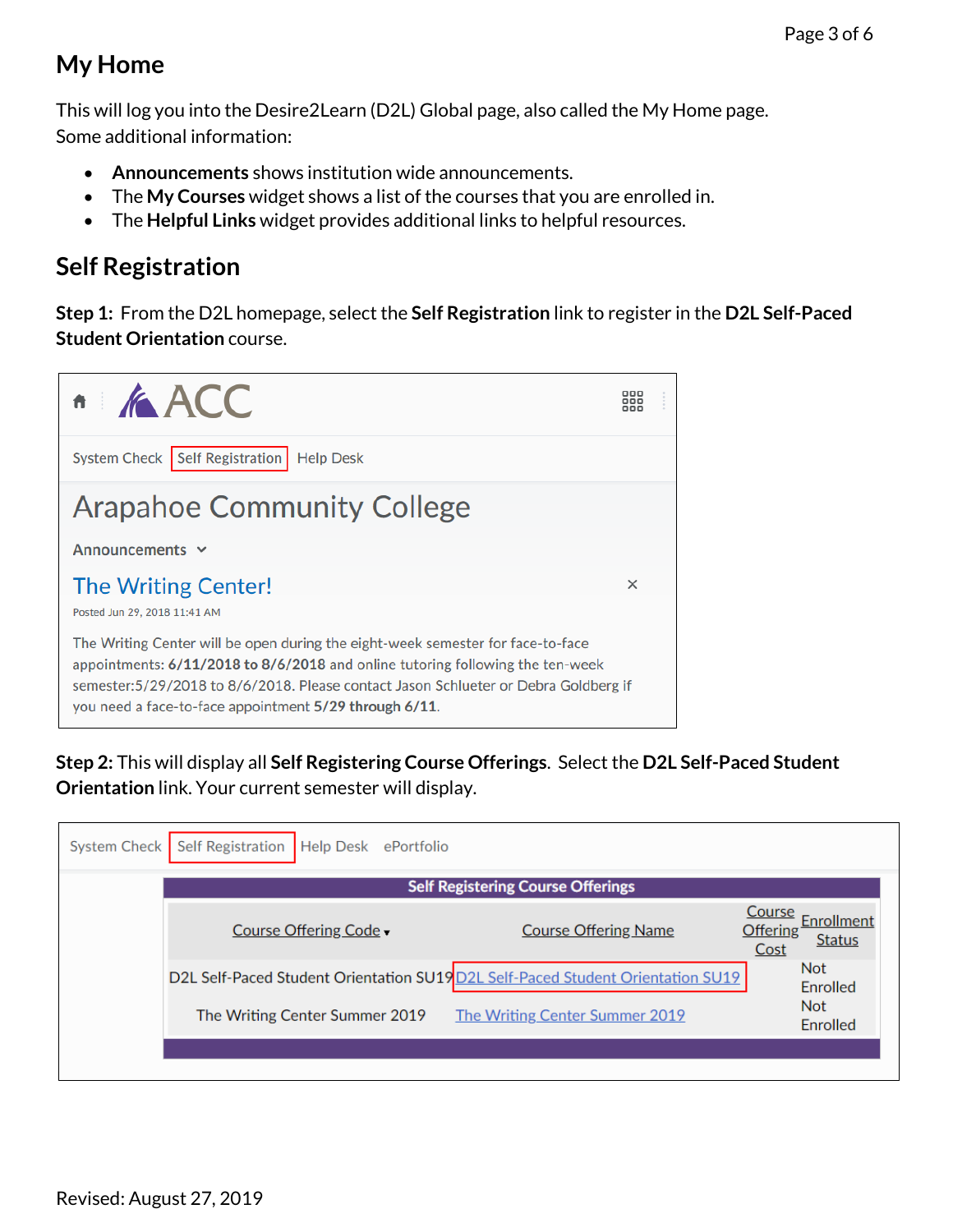

#### **Step 4:** Select **Submit**.

| System Check Self Registration Help Desk ePortfolio |                                                                                  |                           |                                  |        |
|-----------------------------------------------------|----------------------------------------------------------------------------------|---------------------------|----------------------------------|--------|
|                                                     | <b>Registration Form</b>                                                         |                           |                                  |        |
|                                                     | Course Offering List > Course Offering Description > Registration<br><b>Form</b> |                           |                                  |        |
|                                                     | Step 2: Enter Registration Information                                           |                           |                                  |        |
|                                                     | Required fields are marked with a *                                              |                           |                                  |        |
|                                                     |                                                                                  | * First Name: ACC         |                                  |        |
|                                                     |                                                                                  | * Last Name: Student25    |                                  |        |
|                                                     |                                                                                  |                           | * Email: student25@student.cccs. |        |
|                                                     |                                                                                  | Org Defined ID: student25 |                                  |        |
|                                                     |                                                                                  |                           |                                  |        |
|                                                     | <b>Back</b>                                                                      |                           |                                  | Submit |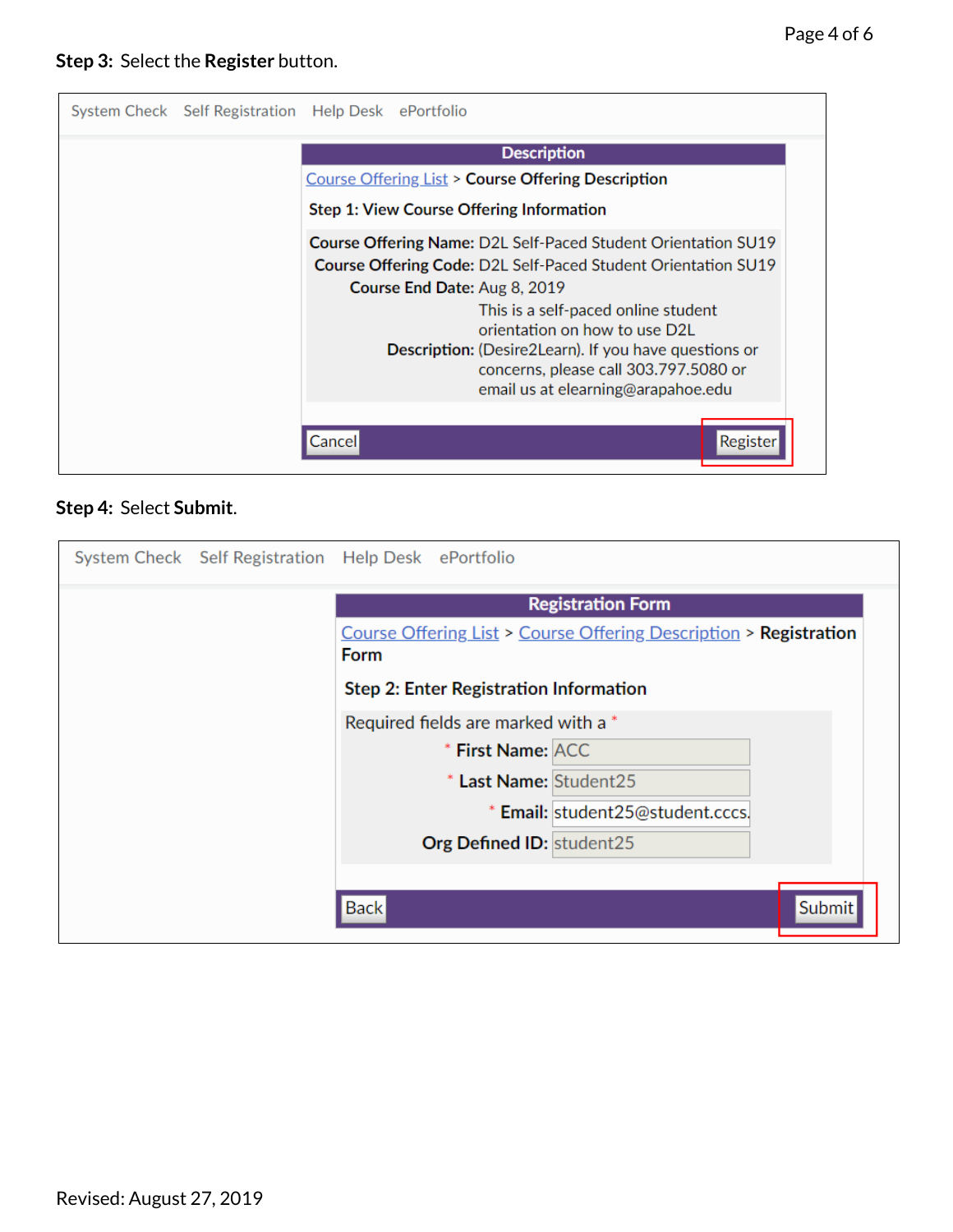#### **Step 5:** Select **Finish**.

| System Check Self Registration Help Desk ePortfolio |                                                                                          |                                                                                                               |  |  |  |
|-----------------------------------------------------|------------------------------------------------------------------------------------------|---------------------------------------------------------------------------------------------------------------|--|--|--|
|                                                     | <b>Confirmation</b>                                                                      |                                                                                                               |  |  |  |
|                                                     | Course Offering List > Course Offering Description > Registration<br>Form > Confirmation |                                                                                                               |  |  |  |
|                                                     | <b>Step 3: Confirmation</b>                                                              |                                                                                                               |  |  |  |
|                                                     |                                                                                          | FirstName: ACC<br>LastName: Student25<br>Email Address: student25@student.cccs.edu<br>OrgDefinedId: student25 |  |  |  |
|                                                     | <b>Back</b>                                                                              | Finis                                                                                                         |  |  |  |

#### **Step 6:** From the **Registration Summary** screen, select **Done.**



**Step 7:** This will take you back to the D2L homepage. Access your course from **My Courses.**